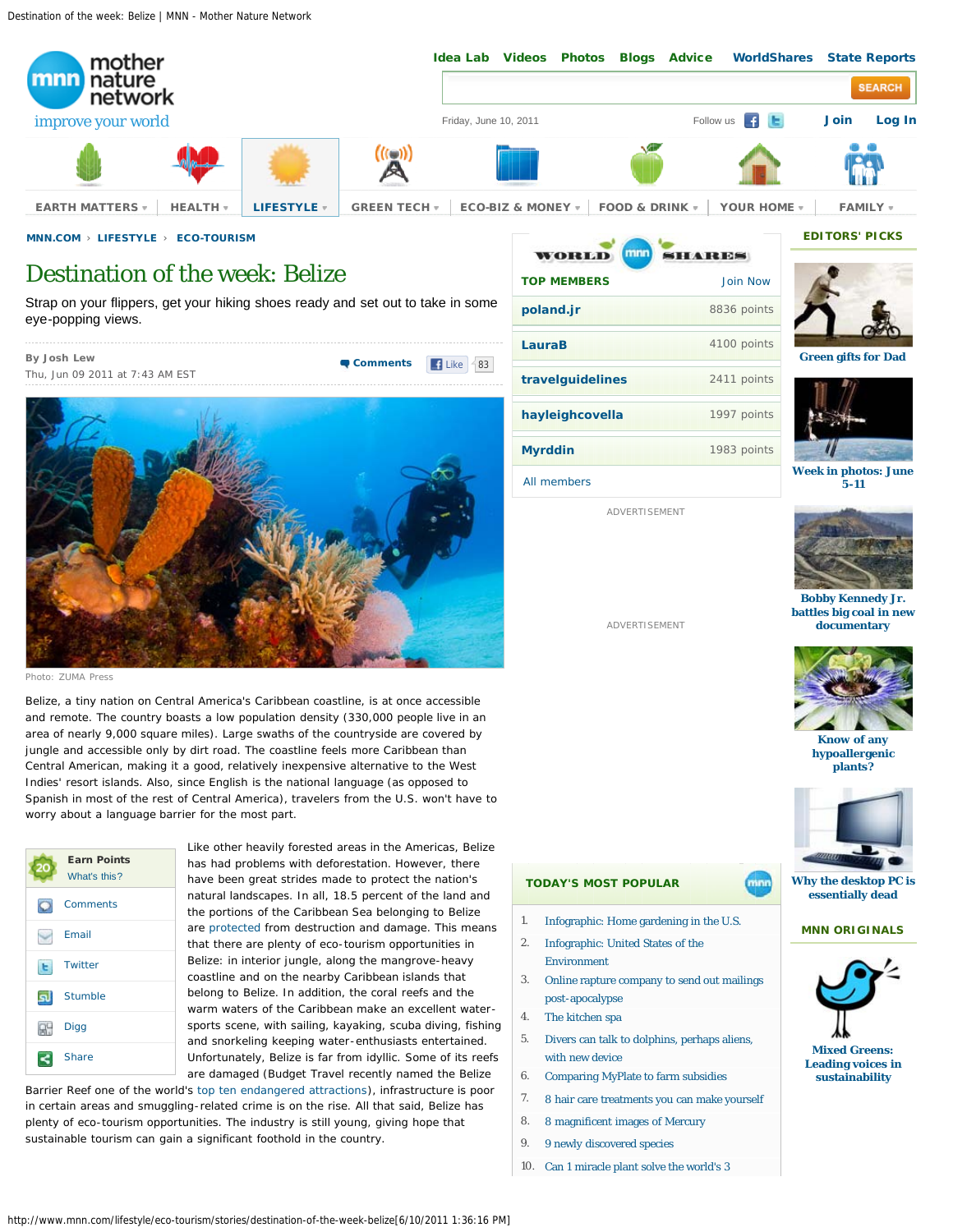#### **Sleep green**

Numerous well-run [eco-resorts](http://www.eco-tropicalresorts.com/centralamerica/belize.htm) are located in the western part of the country in an area known as the Cayo District. Many of the places are inside extensive natural areas. One of these green vacation spots, the [Macaw Bank Jungle Lodge,](http://macawbankjunglelodge.com/) uses [solar](http://www.mnn.com/eco-glossary/solar-power) [power](http://www.mnn.com/eco-glossary/solar-power) and has other eco-friendly features to keep visitors' stays Earth-friendly. Another similar Cayo District resort is the [Black Rock Lodge](http://www.blackrocklodge.com/home.html), situated in an idyllic jungle setting. The area surrounding the resort is crisscrossed with hiking trails. Most Cayo District resorts offer tours to Mayan ruins in the region.

Some resorts, such as the [Hamanasi](http://www.hamanasi.com/index.html) Dive and Adventure Resort, are nearer to the coast and offer both inland and water-based adventures. Hamanasi is a [Green Globe](http://www.hamanasi.com/eco_tourism.html) certified resort that facilitates jungle treks, scuba diving adventures and birding tours.

Though most of the tourism focuses on the coast and the Cayo District, there are other options. Small places like the [Cotton Tree Lodge](http://www.cottontreelodge.com/belize-lodge.html) (in Southern Belize's Toledo District) offer an "off-the-map" feel and are eco-friendly by necessity (on-site gardens to grow food, basic amenities powered by Earth-friendly energy).

The [Orchid Garden Eco-Village i](http://www.trybelize.com/)n Belize City is a centrally located inn that offers nature-themed vacations and natural/organic foods to those who want to base their Belize vacation in the country's main hub.

#### **See green**

Package eco-tours, which include guided excursions as well as room and board (and usually transport), are widely offered in Belize. Many [resorts](http://traveltips.usatoday.com/eco-tourism-resorts-belize-3222.html) have optional tours and adventures or can arrange them for guests on demand. This level of convenience is welcome, especially for green-minded Belize novices. Generally, those resorts that have sustainable, low impact practices on-site (see Sleep green above) also have ecofriendly tours and adventure opportunities.

Diving is a hugely popular pastime amongst adventure-seekers in Belize. One of the more popular spots in the [Great Blue Hole](http://earthobservatory.nasa.gov/IOTD/view.php?id=37741&src=iotdrss), a deep hole off the coast not too far from Belize City. The hole, surrounded by coral, seems almost perfectly round when seen from the air. Day trips from the mainland usually include several dives in and around the hole itself. The Hole is a favorite hangout for different species of sharks and large [fish](http://www.mnn.com/eco-glossary/fish). The Great Blue Hole is not to be confused with another "great" natural attraction, [Blue Hole National Park](http://ambergriscaye.com/pages/town/parkbluehole.html). This freshwater sinkhole is in the rainforest and draws trekkers instead of divers. St. Herman's Cave, one of several worthwhile [underground](http://www.turq.com/belize/belattra.html) [attractions](http://www.turq.com/belize/belattra.html) in Belize, is nearby.

The barrier reefs and atolls of Belize draw lots of divers because of the underwater wildlife, warm waters and clear visibility. It is possible to be based on the mainland, even in Belize City, during a [diving-centered vacation.](http://www.scubadivingbelize.com/index.php?page=reefs) However, places like [Ambergris](http://ambergriscaye.com/) [Caye](http://ambergriscaye.com/) and the [Turneffe Islands h](http://ambergriscaye.com/pages/town/diveturneffe.html)ave all the outfitters, guides and dive shops necessary to explore the reefs extensively. It is also possible to dive from the mainland, with places like [Punta Gorda](http://www.southernbelize.com/puntagorda.html), in the relatively remote Toledo District, offering a chance to explore both inland and underwater attractions.

[Guanacaste National Park i](http://centralamerica.com/belize/parks/guanacaste.htm)s a 50-acre section of protected forest in southern Belize that is known for its great birding opportunities. The tall, wide Guanacaste trees are home to tropical [birds](http://www.mnn.com/eco-glossary/birds) and provide cover for other forest plants and mammals, including pacas, jaguars and Central American deer.

One of the more convenient preserves to visit is [Monkey Bay Wildlife Sanctuary,](http://www.monkeybaybelize.org/) a 1,000-plus-acre site near the Belize Zoo. This education-oriented wildlife sanctuary features forests, but also has examples of the other landscapes found in Belize: savannah grasslands, wetlands and lagoons.

There are a many other [national parks and wildlife sanctuaries](http://www.turq.com/belize/belnatpk.html) around the country and on the cayes in the Caribbean. Other standouts include the [Community Baboon](http://www.howlermonkeys.org/) [Sanctuary](http://www.howlermonkeys.org/), a parcel of land that is home to one of the most impressive grassroots conservation efforts in the country. The sanctuary is dedicated to preserving the endangered howler monkey. There is also a museum and a strong focus on environmental education, both for those who are serious about studying conservation and those who are simply curious.



ADVERTISEMENT







**[Translating Uncle](http://www.mnn.com/earth-matters/translating-uncle-sam/stories/what-causes-tornadoes) [Sam: Tornadoes](http://www.mnn.com/earth-matters/translating-uncle-sam/stories/what-causes-tornadoes) [explained](http://www.mnn.com/earth-matters/translating-uncle-sam/stories/what-causes-tornadoes)**